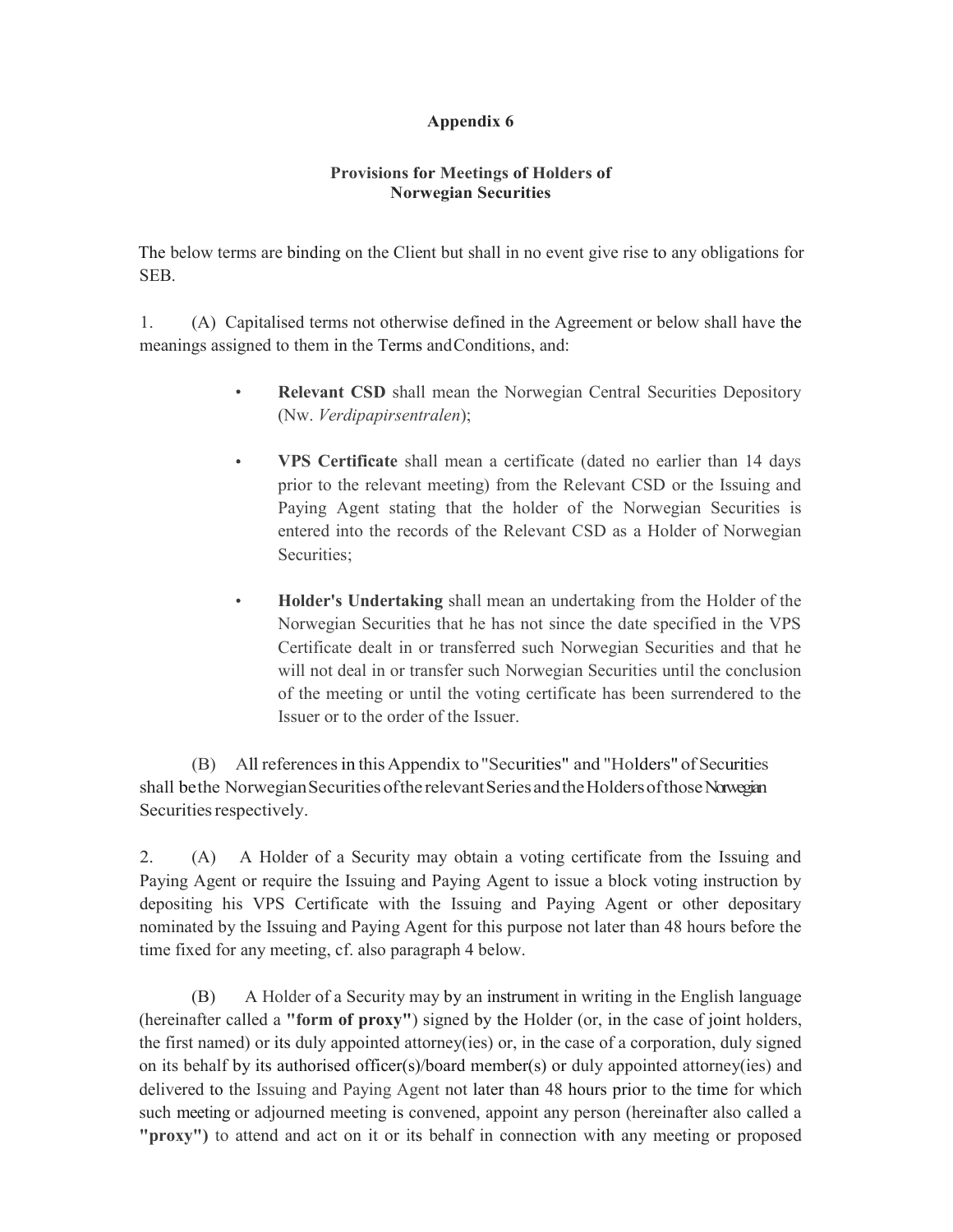meeting of the Holders of Securities.

(C) Any Holder of a Security which is a corporation may by resolution of its directors or other governing body and the delivery of an executed or certified copy of such resolution (or, if such resolution is not in English, a certified translation thereof) to the Issuing and Paying Agent not later than 48 hours prior to the time for which such meeting or adjourned meeting is convened, authorise any person to act as its representative (a "representative") in connection with any meeting or proposed meeting of the Holders of the Securities.

(D) Any proxy appointed pursuant to paragraph (A) above or representative appointed pursuant to paragraph (B) above shall for so long as such appointment remains in force (and the relevant Securities remain registered in the name of the appointor), be deemed for all purposes in connection with any meeting or proposed meeting of the Holders of Securities specified in such appointment, to be the Holder of the Securities to which such appointment relates and the Holder of the Securities shall be deemed for such purposes not to be the Holder.

3. The Issuer at any time may, and upon a request in writing by Holders of Securities holding not less than one-tenth of the Principal Amount of the Securities for the time being outstanding of any Series, and at any time after an event of default (or an event which, with the giving of notice, the lapse of time or the making or giving of any determination or certification would be an event of default) under the Terms and Conditions applicable to the Securities shall have occurred, shall convene a meeting of the Holders of Securities of any Series. Whenever the Issuer is about to convene any such meeting it shall forthwith give notice in writing to the Issuing and Paying Agent and the Relevant CSD of the day, time and place thereof and of the nature of the business to be transacted thereat.

4. At least twenty-one days' notice (exclusive of the day on which the notice is given and of the day on which the meeting is held) specifying the day, time and place of meeting shall be given to the Holders of the Securities of the relevant Series. A copy of the notice shall be given to the Issuing and Paying Agent and to the Relevant CSD. Such notice shall (i) be given in the manner provided in the Terms and Conditions, (ii) specify the terms of the resolutions to be proposed and (iii) include statements to the effect that a VPS Certificate or a Holder's Undertaking may be deposited with (or to the order of) the Issuing and Paying Agent for the purpose of obtaining voting certificates or appointing proxies not later than 48 hours before the time fixed for the meeting.

5. A person (who may, but need not, be the Holder of a Security) nominated in writing by the Issuer shall be entitled to take the chair at every meeting, but if no such nomination is made or if at any meeting the person nominated shall not be present within thirty minutes after the time appointed for the holding of such meeting, the Holders of Securities present may appoint another such person to be chairman. The chairman of a reconvened meeting need not be the same person who was chairman of the original meeting.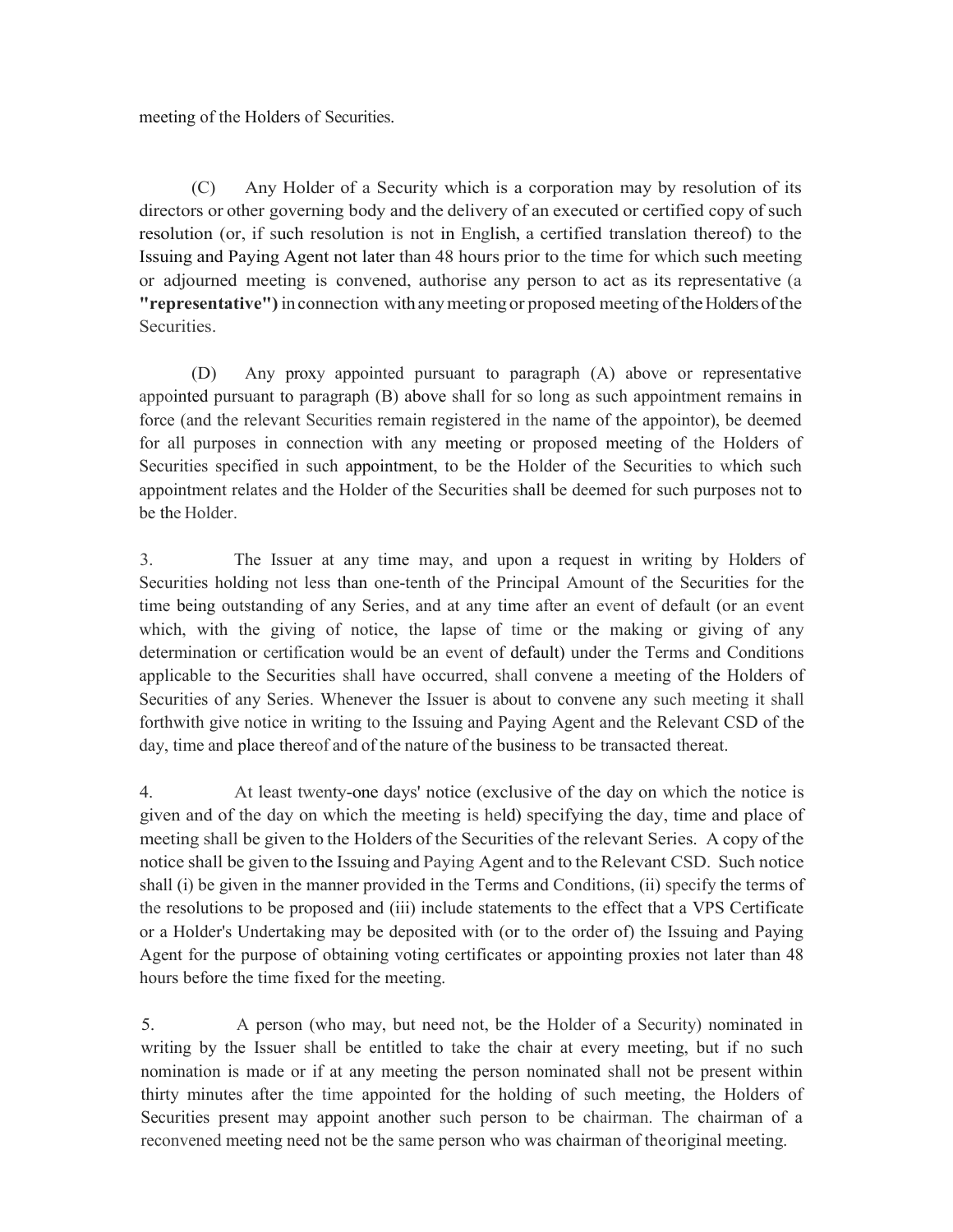6. The Issuing and Paying Agent shall procure that there is a print-out from the Relevant CSD in respect of the Securities at the meeting, showing the Holders of the Securities as of the fifth Business Day prior to the meeting (the "CSD-register"). Only persons being Holders according to such CSD-register (or their proxies or representatives) shall be entitled to vote at the meeting. A holder of Securities held through a nominee (an "Indirect Holder'') who attends the meeting (in person or through a proxy or representative) and shows a certificate from the relevant nominee showing that such Indirect Holder on the fifth (5th) Business Day prior to the meeting was a holder of Securities, shall be regarded a Holder for the purposes of this Annex.

7. At any such meeting any two or more persons present in person holding Securities of the relevant Series or being proxies or representatives and holding or representing in the aggregate a clear majority in Principal Amount of the Securities for the time being outstanding shall form a quorum for the transaction of business, provided that at any meeting at which an Extraordinary Resolution is to be proposed for the purpose of effecting any of the modifications specified in the proviso to paragraph 18 hereof the quorum for such meeting shall be any two or more persons present in person holding Securities or being proxies or representatives and holding or representing in the aggregate at least 75 per cent. in Principal Amount of the Securities for the time being outstanding (a "special quorum'') and no business (other than the choosing of a chairman) shall be transacted at any meeting unless the requisite quorum be present at the commencement of business.

8. If within half an hour from the time appointed for any such meeting a quorum is not present the meeting shall, if convened upon the requisition of Holders of Securities, be dissolved. In any other case it shall stand adjourned for such period, not being less than fourteen days nor more than forty-two days, as may be decided by the chairman. At such adjourned meeting two or more persons present in person holding Securities or being proxies or representatives (whatever the Principal Amount of the Securities so held or represented by them) shall form a quorum and shall have the power to pass any resolution and to decide upon all matters which could properly have been dealt with at the original meeting had a quorum been present at such meeting, provided that at any adjourned meeting at which an Extraordinary Resolution is to be proposed for the purpose of effecting any of the modifications specified in the proviso to paragraph 18 hereof the quorum for such meeting shall be two or more persons present holding Securities or being proxies or representatives and holding or representing in the aggregate at least 25 per cent. in Principal Amount of the Securities for the time being outstanding.

9. The chairman may with the consent of (and shall if directed by) any meeting adjourn the same from time to time and from place to place but no business shall be transacted at any adjourned meeting except business which might lawfully have been transacted at the meeting from which the adjournment took place.

10. At least ten days' notice (exclusive of the day on which the notice is given and the day on which the meeting is held) of any meeting adjourned through want of a quorum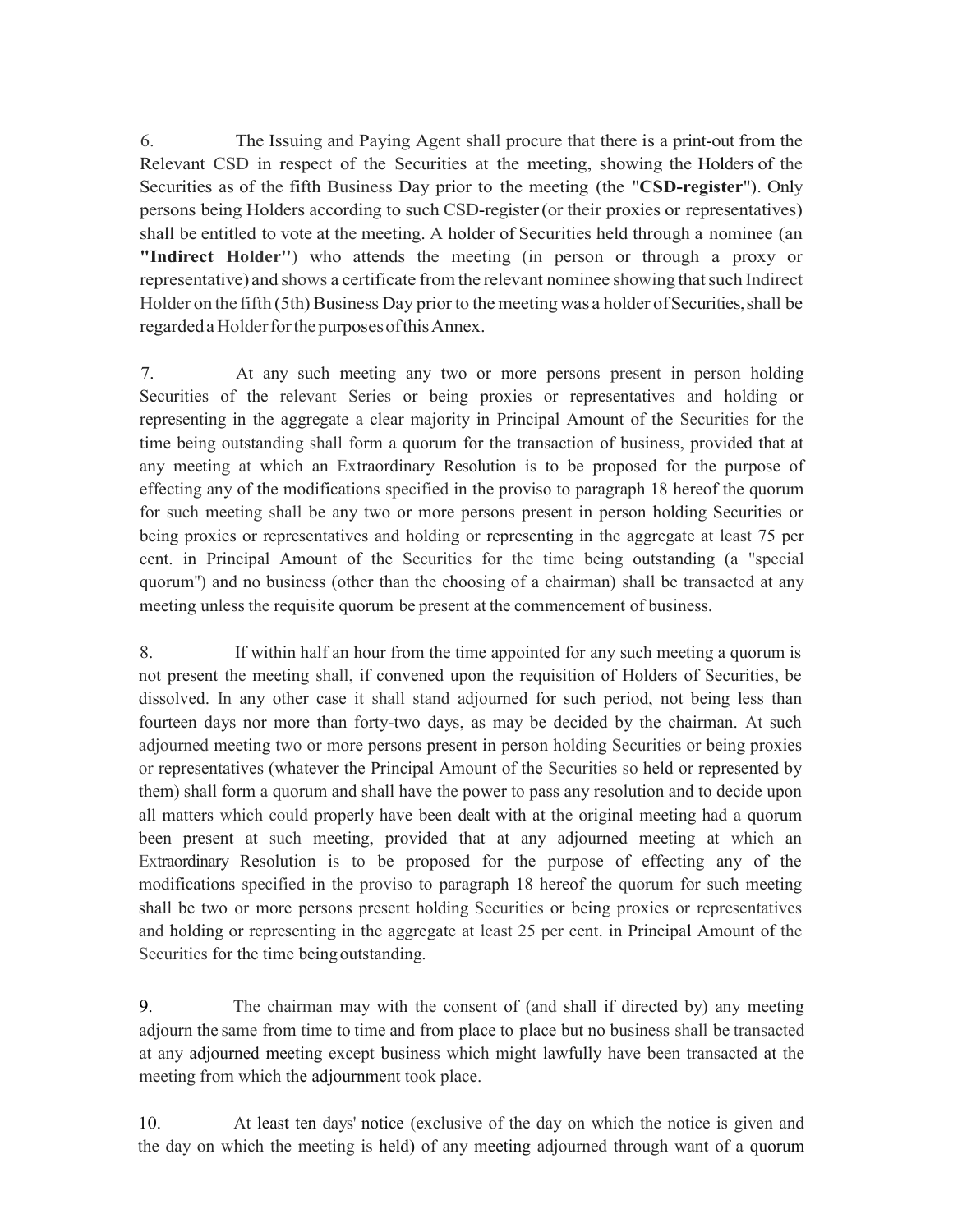shall be given in the same manner as of an original meeting and such notice shall state the quorum required at such adjourned meeting. Subject as aforesaid, it shall not be necessary to give any notice of an adjourned meeting.

11. Every question submitted to a meeting shall be decided in the first instance by a show of hands and in case of equality of votes the chairman shall both on a show of hands and on a poll have a casting vote in addition to the vote or votes (if any) to which he may be entitled as a Holder of a Security or being a proxy or a representative.

12. At any meeting, unless a poll is (before or on the declaration of the result of the show of hands) demanded by the chairman or the Issuer or by one or more persons holding one or more Securities or being proxies or representatives and holding or representing in the aggregate not less than 2 per cent. of the Principal Amount of the Securities for the time being outstanding, a declaration by the chairman that a resolution has been carried or carried by a particular majority or lost or not carried by any particular majority shall be conclusive evidence of the fact without proof of the number or proportion of the votes recorded in favour of or against such resolution.

13. If at any meeting a poll is so demanded, it shall be taken in such manner and (subject as hereinafter provided) either at once or after such an adjournment as the chairman directs and the result of such poll shall be deemed to be the resolution of the meeting at which the poll was demanded as at the date of the taking of the poll. The demand for a poll shall not prevent the continuance of the meeting for the transaction of any business other than the question on which the poll has been demanded.

14. Any poll demanded at any meeting on the election of a chairman or on any question of adjournment shall be taken at the meeting without adjournment.

15. The Issuing and Paying Agent, the Issuer and, the Relevant CSD and, in the circumstances permitted in the Dealership Agreement, any Dealer (through their respective representatives) and their respective financial and legal advisers shall be entitled to attend and speak at any meeting of the Holders of Securities. Save as aforesaid no person shall be entitled to attend or vote at any meeting of the Holders of Securities or to join with others in requesting the convening of such a meeting unless he is the Holder of a Security or is a proxy or a representative.

16. Subject as provided in paragraph 11 above at any such meeting (a) on a show of hands every person who is present in person and (i) who is a Holder of Securities or (ii) is a proxy or a representative shall have one vote and (b) on a poll every person who is so present shall have one vote in respect of each outstanding Principal Amount of the Securities equal to the minimum integral amount of the Specified Currency of such Series of Securities so produced or represented or in respect of which he is a proxy or representative. Without prejudice to the obligations of the proxies named in any form of proxy, any person entitled to more than one vote need not use all its votes or cast all the votes to which he is entitled in the same way.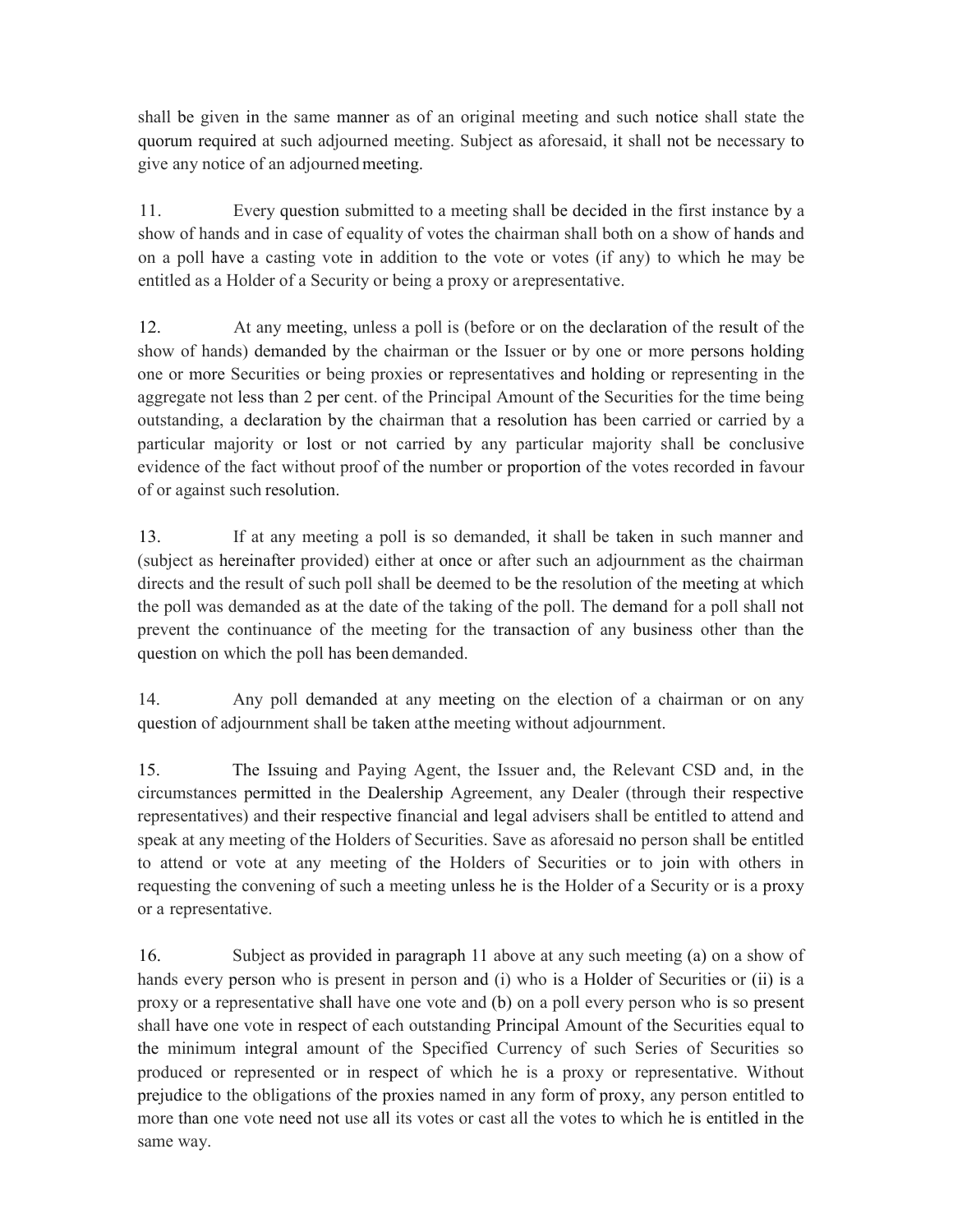17. A proxy named in any form of proxy need not be a Holder of a Security.

18. A meeting of the Holders of Securities shall, in respect of the Securities of the relevant Series only and insofar only as it affects the Securities of the relevant Series and subject to the provisions contained in the Terms and Conditions, in addition to the powers hereinbefore given, but without prejudice to any powers conferred on other persons by these presents, have the following powers exercisable by Extraordinary Resolution, and such powers shall also be exercisable by an Extraordinary Resolution by way of Written Resolution, namely:

- (a) power to sanction any modification, abrogation, variation or compromise of, an arrangement in respect of, the rights of the Holders of Securities and/or Coupons or the Relevant Account Holders (as defined in the Securities) against the Issuer whether such rights shall arise under the Securities or otherwise;
- (b) power to sanction the exchange or substitution for the Securities of, or the conversion of those Securities into, other obligations or securities of the Issuer or any other body corporate formed or to be formed;
- (c) power to assent to any modification of the provisions contained in the Securities or the Coupons, the Terms and Conditions thereof or the Agreement (including the Appendices thereto);
- (d) power to waive or authorise any breach or proposed breach by the Issuer of its obligations under the Terms and Conditions or any act or omission which might otherwise constitute an event of default under the Terms and Conditions;
- (e) power to authorise the Issuing and Paying Agent, the Relevant CSD or any other person to concur in and execute and do all such deeds, documents, acts and things as may be necessary to carry out and give effect to any Extraordinary Resolution;
- (f) power to give any authority, direction or sanction which under the Terms and Conditions is required to be given by Extraordinary Resolution; and
- (g) power to appoint any persons (whether Holders of Securities or not) as a committee or committees to represent the interests of the Holders of Securities and to confer upon such committee or committees any powers or discretions which such Holders of Securities could themselves exercise by Extraordinary Resolution;

provided, however, that no such modification or amendment to this Agreement or to the Terms and Conditions of the Securities by Extraordinary Resolution at a meeting of the Holders of Securities shall: (i) amend the dates of maturity or redemption of the Securities, any Instalment Date or any date for payment of interest thereon (ii) reduce or cancel the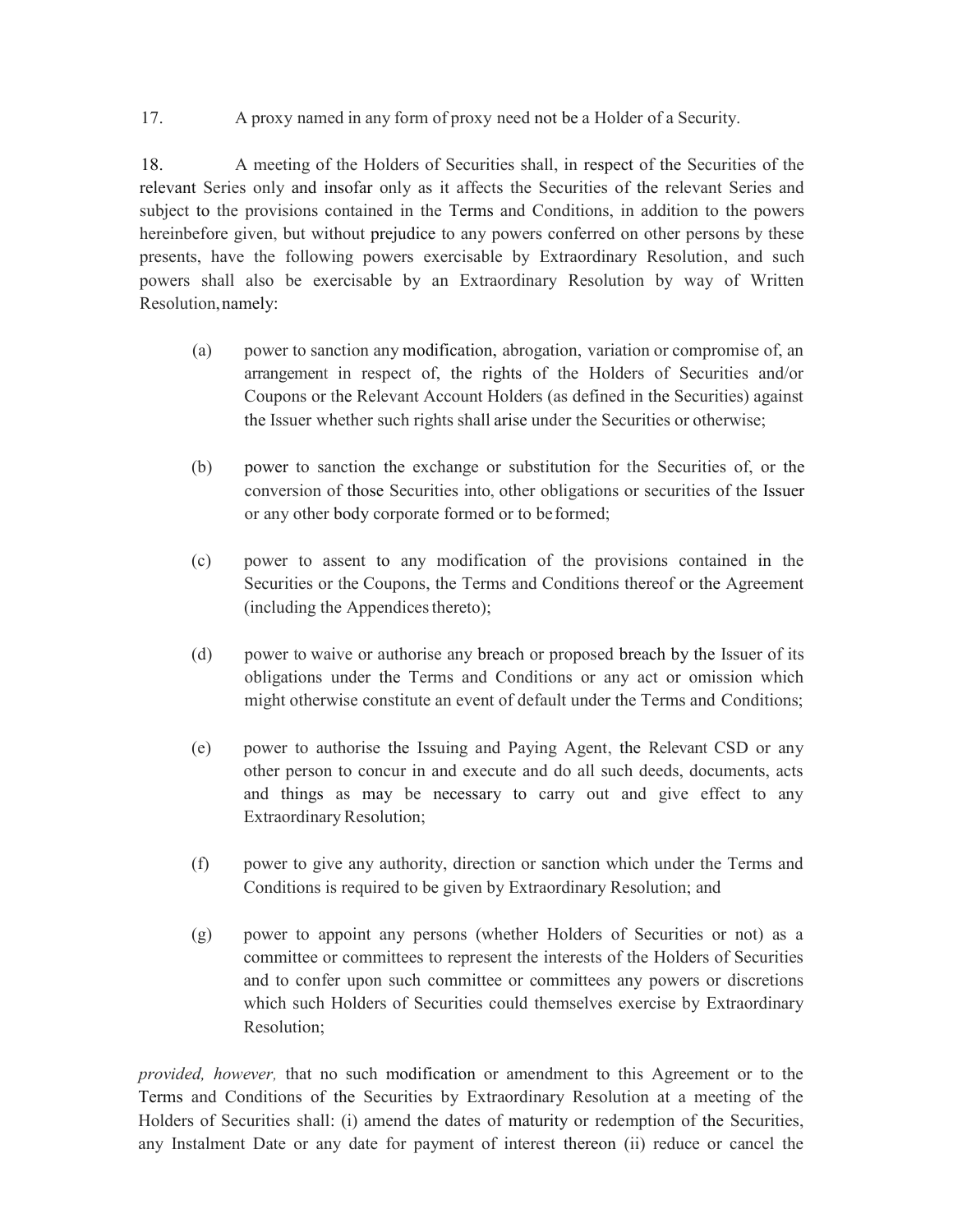principal amount or any Instalment Amount of, or any premium payable on redemption of, the Securities, (iii) reduce the rate or rates of interest in respect of the Securities, Interest Amounts on the Securities or to vary the method or basis of calculating the Interest Amount in the respect thereof, (iv) if a Minimum and/or a Maximum Interest Rate, Instalment Amount, Early Redemption Amount or Redemption Amount is shown herein, reduce any such Minimum and/or Maximum, (v) change any method of or basis for, calculating the Redemption Amount or Early Redemption Amount, including the method of or basis for, calculating the Amortised Face Amount, (vi) subject to any applicable redenomination clause in the applicable Final Terms, change the currency or currencies of payment or denomination of the Securities, (vii) modify the provisions concerning the quorum required at any meeting of Holders of Securities or the majority required to pass the Extraordinary Resolution or (viii) modify or eliminate any of items (i) through (vii), inclusive above unless passed at a meeting of the Holders of Securities (or at any adjournment thereof) at which a special quorum is present.

19. An Extraordinary Resolution passed at a meeting of the Holders of Securities duly convened and held in accordance with these presents or passed as a Written Resolution shall be binding upon all the Holders of Securities, whether present or not present at such meeting, as applicable, and whether or not they voted on the resolution, and upon all the Holders of all Coupons in respect of such Securities and each of the Holders of Securities and Coupons shall be bound to give effect thereto accordingly. The passing of any such resolution shall be conclusive evidence that the circumstances of such resolution justify the passing thereof.

20. The expression "Extraordinary Resolution" when used in these presents means (i) a resolution passed at a meeting of the Holders of Securities duly convened and held in accordance with the provisions contained herein by a majority consisting of not less than 75 per cent. of the votes cast thereon or (ii) a resolution in writing (a "Written Resolution") signed on behalf of the Holders of not less than 75 per cent. in Principal Amount of the Securities for the time being outstanding (whether such resolution in writing is contained in one document or several documents in the same form, each signed on behalf of one or more Holders). A Written Resolution is not subject to the provision in paragraph 18 above.'

21. For the purpose of determining whether a Written Resolution has been validly passed, the Issuing and Paying Agent shall be entitled to rely on consent or instructions given in writing to the Issuing and Paying Agent (i) by accountholders shown in the records of the Relevant CSD as holders of a particular principal or nominal amount of Securities or (ii) where any such accountholder holds any such Securities on behalf of another person, on written consent from or written instruction by such person, whether such person holds directly with the accountholder or via one or more intermediaries and provided that, in each case, the Issuing and Paying Agent has obtained commercially reasonable evidence to ascertain the validity of such holding and has taken reasonable steps to ensure that such holding does not alter following the giving of such consent or instruction prior to the effecting of such amendment. Any resolution passed in such manner shall be binding on all Holders of Securities, even if the relevant consent or instruction proves to be defective.